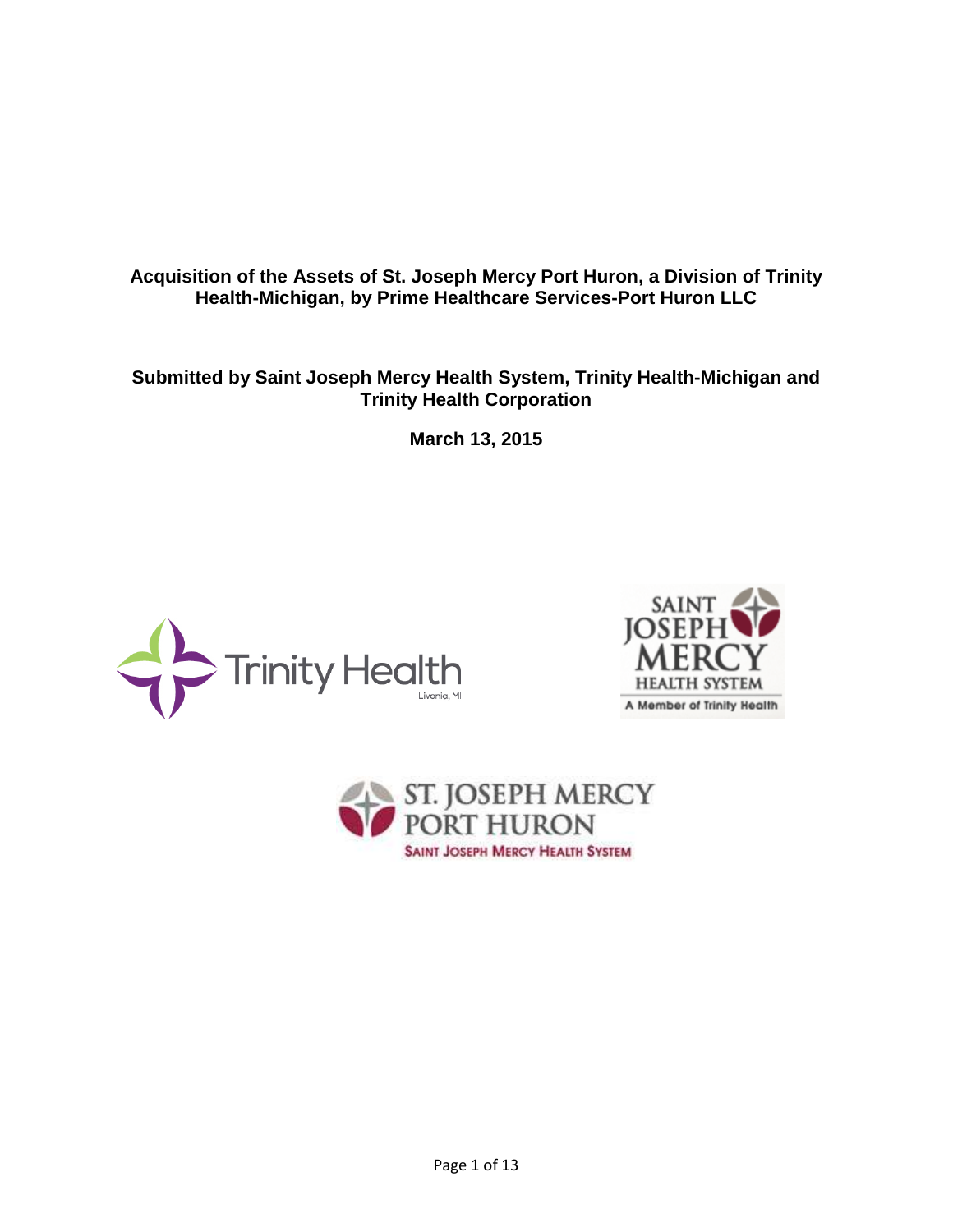#### **INTRODUCTION**

On November 19, 2014, Trinity Health-Michigan executed an Asset Purchase Agreement with Prime Healthcare Services-Port Huron LLC for the sale of substantially all of the assets of the Trinity Health-Michigan hospital known as St. Joseph Mercy Port Huron including the assets related to its operation (the "Transaction"). The Transaction is conditioned upon and subject to the review and approval of the State of Michigan Department of Attorney General ("Attorney General"). The parties anticipate closing the Transaction on or about June 1, 2015.

This narrative is being submitted to provide the Attorney General with relevant background information and the basis for this Transaction. It also is intended to substantiate Trinity Health-Michigan's conclusion that the Transaction will significantly benefit the patients, employees and communities served by St. Joseph Mercy Port Huron and that the aggregate consideration offered by Prime Healthcare Services-Port Huron LLC is both fair and reasonable.

- Section I describes the parties to the Transaction and their respective health care operations.
- Section II describes the Transaction and the process undertaken by Trinity Health-Michigan both historically and more recently to analyze and pursue strategic options to best serve and preserve health care services for the community.
- Section III describes the many benefits of the Transaction for the hospital and the community that it serves.

Trinity Health-Michigan respectfully requests that the Attorney General find that the Transaction is in the best interests of the patients, employees and community presently served by St. Joseph Mercy Port Huron and merits approval.

#### **SECTION I. THE PARTIES**

#### **A. ST. JOSEPH MERCY PORT HURON**

St. Joseph Mercy Port Huron was founded in 1954 by the Religious Sisters of Mercy and has provided health care to the residents of St. Clair County and the surrounding area for over 60 years, serving as a compassionate presence in the community, reverencing the human dignity of each person, promoting justice, peace and reconciliation, and providing respect for the poor and underserved. A recent example of how St. Joseph Mercy Port Huron has perpetuated this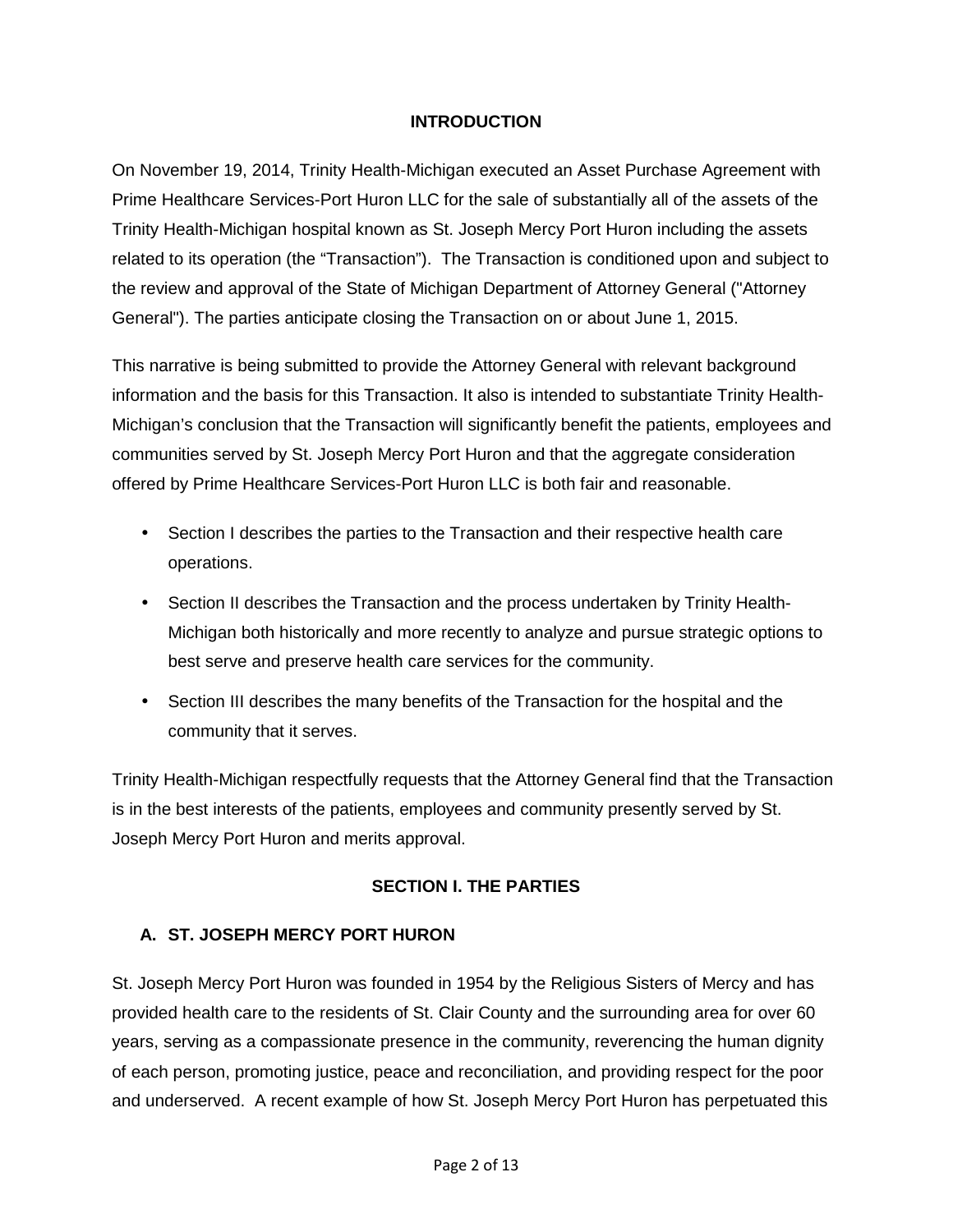mission and longstanding commitment to the provision of charity care is its provision in FY 2014 of over \$1.5 Million in charity care.

St. Joseph Mercy Port Huron is an acute care hospital currently licensed for 164 beds, 119 of which are currently operational. It is an unincorporated division of Trinity Health-Michigan and part of the Saint Joseph Mercy Health System in southeast Michigan. The St. Joseph Mercy Port Huron campus currently includes the hospital proper, medical office buildings and a renal dialysis center. St. Joseph Mercy Port Huron facilities also include:

- A senior emergency room in the hospital designed to meet the unique needs of area seniors, providing patients 65 years of age and older individualized care by speciallytrained staff in dedicated, private rooms designed to meet their unique needs.
- Mercy Health Center. Mercy Health Center is a 52,000 square foot ambulatory health center located on M-25 (24th Avenue) in Fort Gratiot Township, Michigan (some 6 miles north of the St. Joseph Mercy Port Huron campus).
- Mercy Health Center opened in 2001 and is dedicated to providing convenient access to outpatient medical services, including laboratory, radiology, outpatient physical therapy, and outpatient cardiac rehabilitation. In addition, Mercy Health Center is home to Lakeshore Surgery Center, LLP, which provides outpatient surgery and endoscopy services. Several physician and medical specialist offices are located in the Mercy Health Center.
- The People's Clinic for Better Health. The People's Clinic for Better Health is an acclaimed clinic located off of the campus of St. Joseph Mercy Port Huron that provides needed care for the indigent and underserved in the community. The Peoples' Clinic is sponsored by St. Joseph Mercy Port Huron, the St. Clair County Medical Society, the community, and is funded in part by the United Way of St. Clair County.
- Several other physician offices serving the community as part of Port Huron Mercy Family Care, a nonprofit subsidiary of Trinity Health-Michigan.
- Mercy-Physician Community PHO, L.L.C, a physician/hospital organization between St. Joseph Mercy Port Huron and participating physicians in the community.
- Condominiums in medical office buildings located on the St. Joseph Mercy Port Huron campus.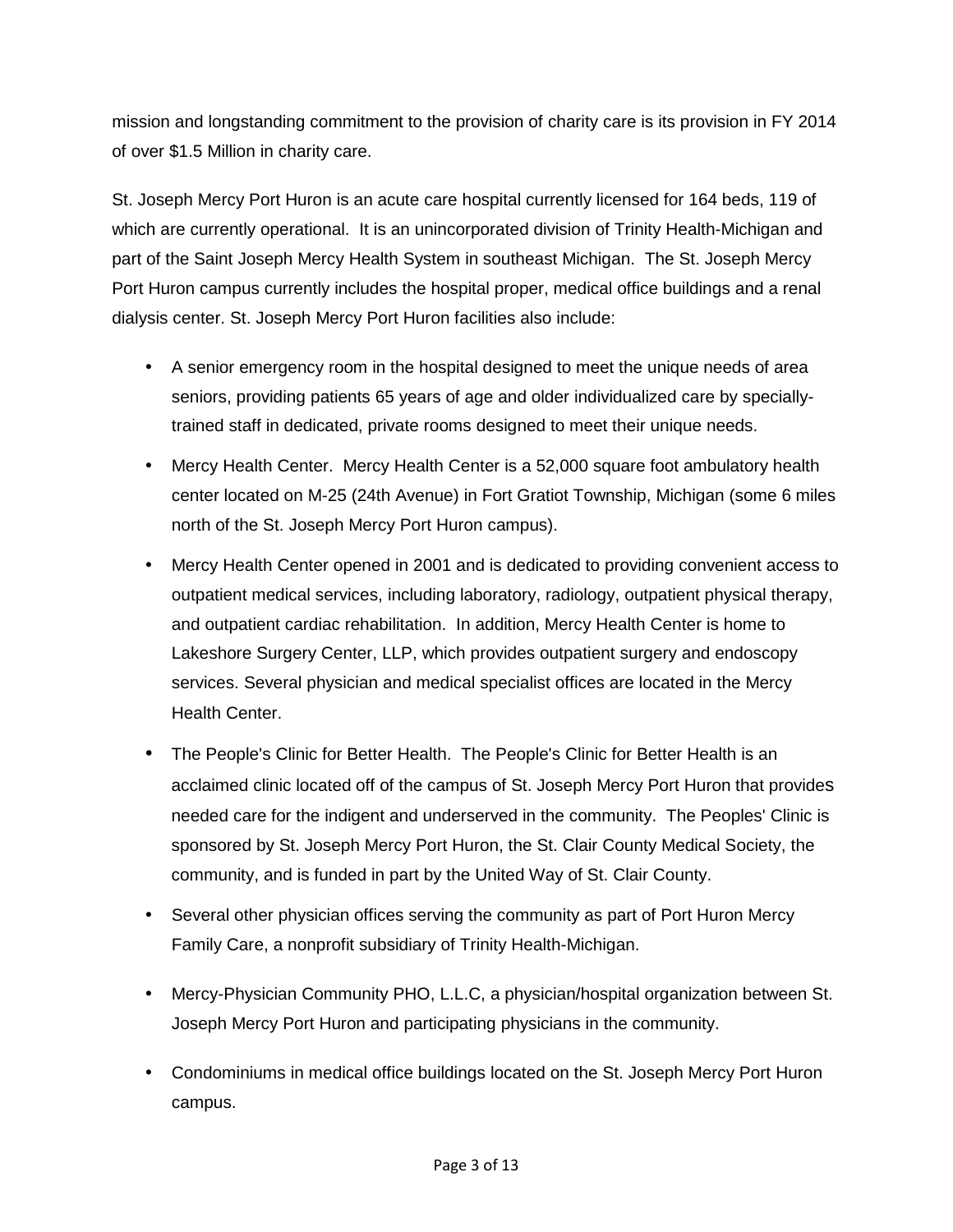St. Joseph Mercy Port Huron's commitment to the health of the communities it serves also is evidenced by the many partnerships and other affiliations developed to meet the needs of the community. These partnerships and affiliations include:

- Lakeshore Surgery Center, LLP, a joint venture between St. Joseph Mercy Port Huron and local surgeons working in concert to provide physician-managed outpatient surgical services and is one of the first of its kind in the nation.
- Port Huron Mercy Family Care, a primary care physician network that delivers primary care services and supports medical practice management for physicians.
- Advanced MRI, a joint undertaking of St. Joseph Mercy Port Huron and St. John River District Hospital. Diagnostic MRI testing services are provided via mobile services offered at Mercy Health Center and at St. John River District Hospital in East China, Michigan.
- Tri-Hospital EMS Corporation, a joint venture among St. Joseph Mercy Port Huron, St. John River District Hospital and McLaren Port Huron (formerly known as Port Huron Hospital). Tri-Hospital EMS Corporation services are offered to provide rapid emergency medical response throughout the county

# **B. TRINITY HEALTH-MICHIGAN, SAINT JOSEPH MERCY HEALTH SYSTEM AND TRINITY HEALTH**

Trinity Health-Michigan is a Michigan non-profit, nonstock corporation exempt from federal income taxation pursuant to Section 501(c) (3) of the Internal Revenue Code of 1986 (the "Code") that operates hospital facilities in the State of Michigan and is a wholly owned subsidiary of Trinity Health, an Indiana nonprofit corporation that also is exempt from federal income taxation pursuant to Section 501(c) (3) of the Code. Trinity Health is the second largest Catholic health care system in the country. Saint Joseph Mercy Health System is one of the two regional health systems in Michigan that make up Trinity Health-Michigan and serves six counties in southeast Michigan, including Livingston, Macomb, Oakland, St. Clair, Washtenaw and Wayne. The Saint Joseph Mercy Health System regional Board is comprised of approximately one-half of the full Trinity Health-Michigan Board and has been delegated fiduciary responsibilities for overseeing the entire operations of the Saint Joseph Mercy Health System region, including the exercise of fiduciary responsibilities associated with St. Joseph Mercy Port Huron.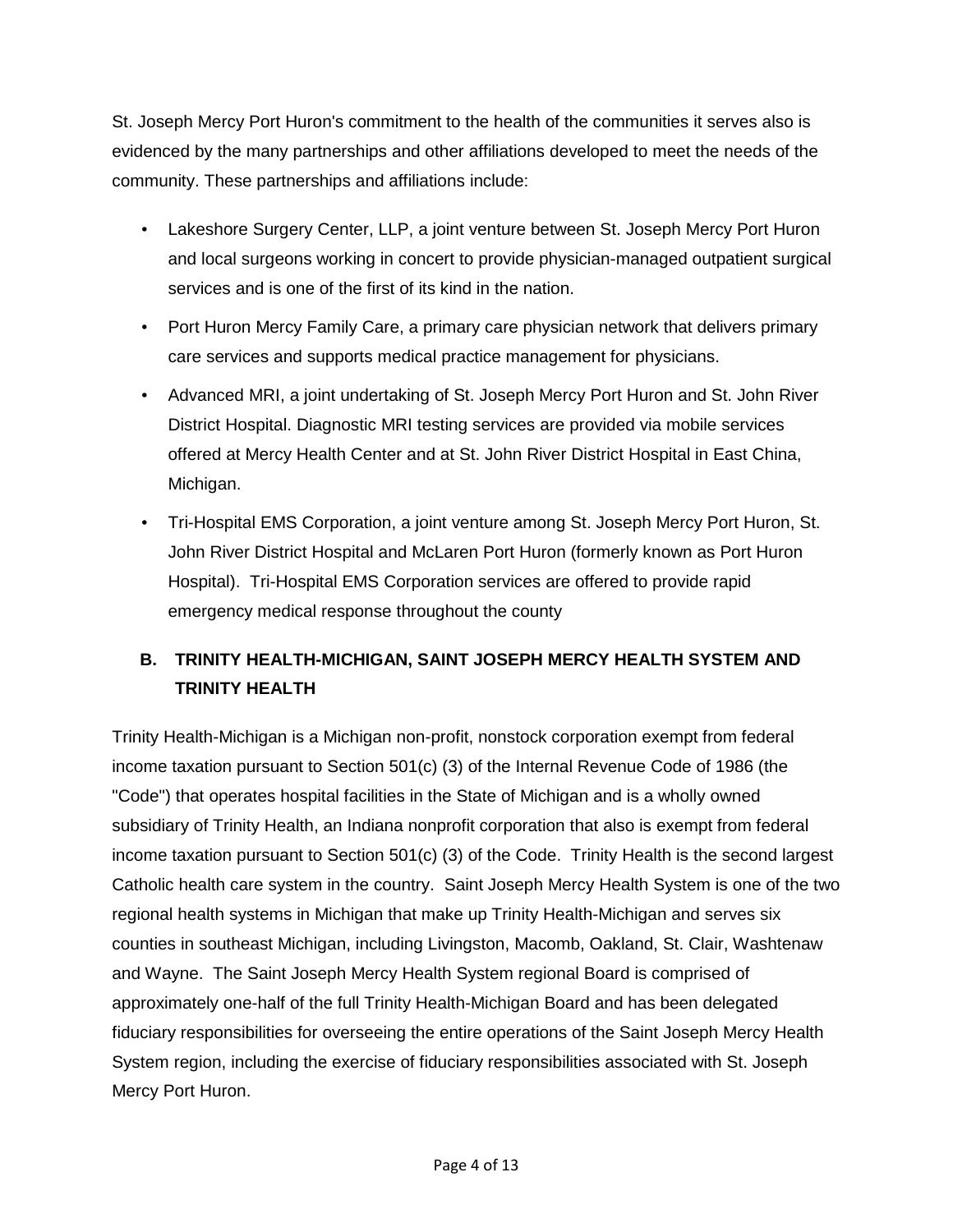# **C. PRIME HEALTHCARE SERVICES-PORT HURON LLC AND PRIME HEALTHCARE SERVICES**

Prime Healthcare Services ('PHS") is an award winning health care system based in Ontario, California. PHS has been in operation since 2001 and, by and through its subsidiaries, operates twenty-eight (28) acute care hospitals with approximately 5,000 beds throughout Alabama, California, Indiana, Kansas, Michigan, Missouri, Nevada, New Jersey, Pennsylvania, Rhode Island, and Texas. PHS is also affiliated with the Prime Healthcare Foundation, a 501(c) (3) public charity with assets of approximately \$800 million, which owns and operates seven (7) acute care hospitals in California and Texas.

PHS's hospitals have been recognized among the "100 Top Hospitals" in the nation 36 times by Truven Health Analytics (formerly Thomson Reuters). Additionally, PHS has been recognized as one of the "15 Top Health Systems" in the nation three times. Six PHS hospitals were recognized among the 100 Top Hospitals in the nation in both 2015 and 2014 by Truven Health Analytics. The following hospitals were ranked as Top 100 Hospitals by Thomson Reuters/Truven Health Analytics twenty-seven (27) times in the past six (6) years including:

- Centinela Hospital Medical Center- 4 Times including 2015
- Chino Valley Medical Center- 4 Times including 2015
- Desert Valley Hospital- 6 times including 2015
- Garden Grove Hospital Medical Center- 4 Times including 2015
- Montclair Hospital Medical Center 2 Times
- Paradise Valley Hospital -2 Times including 2015
- San Dimas Community Hospital 2 Times
- Shasta Regional Community Hospital- 3 Times including 2015
- West Anaheim Medical Center 5 Times

In 2014, thirteen of PHS's hospitals were ranked as "Top Performers on Key Quality Measures" by the Joint Commission, the leading accreditation agency of health care organizations. Several PHS hospitals have been recognized in this way multiple times. In 2013, eleven PHS hospitals were similarly ranked.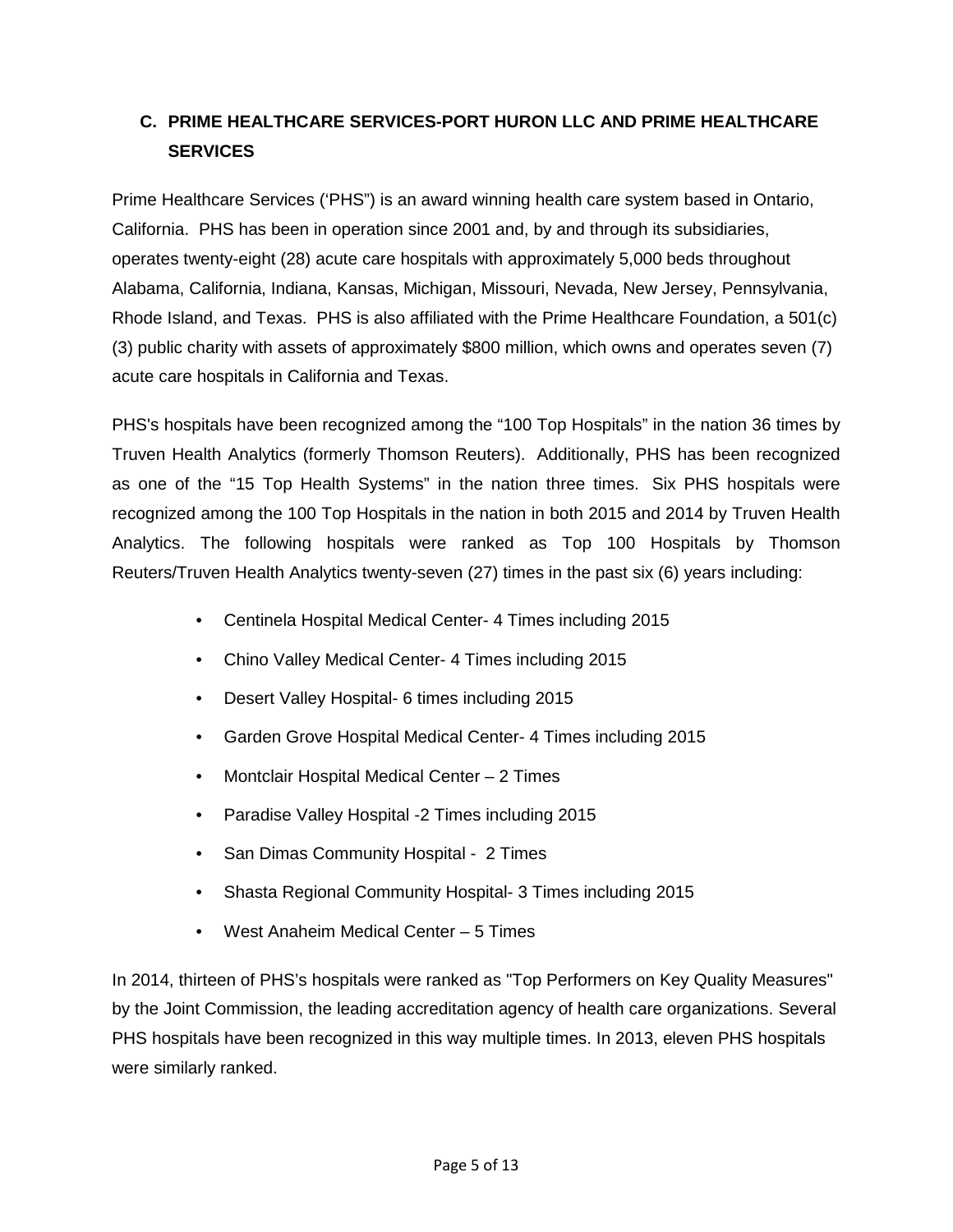PHS endeavors to provide comprehensive, quality health care in a convenient, compassionate and cost effective manner. PHS is consistently at the forefront of evolving national health care reform. PHS provides an innovative and integrated health care delivery system while remaining cognizant of patients' needs and desires for high quality, affordable health care.

Of particular interest to Trinity Health, Prime is well known and well regarded for rescuing financially distressed hospitals, saving thousands of jobs, turning the distressed hospitals into thriving community assets and providing access to quality health care for the communities it serves. To date, Prime has acquired 35 financially troubled hospitals and saved 35,000 jobs in eleven states nationwide.

### **SECTION II. THE TRANSACTION AND TRANSACTION PROCESS**

The Transaction is the result of more than 20 years of exploration undertaken by Trinity Health and Saint Joseph Mercy Health System to strengthen St. Joseph Mercy Port Huron and secure continued high quality health care access for the community. The various and long-standing financial and operating challenges experienced by St. Joseph Mercy Port Huron have been exacerbated in more recent years as a result of the complexities, requirements and challenges of Michigan's economic situation and health care reform. In addition to these challenges, Saint Joseph Mercy Health System and Trinity Health have been developing a highly integrated regional care delivery system in southeast Michigan over the past several years. However, St. Joseph Mercy Port Huron's geographic distance from other Saint Joseph Mercy Health System hospitals and outpatient centers (a 57 mile, 75 plus minute drive to St. Joseph Mercy Oakland in Pontiac, and a 93 mile, almost 2 hour drive to St. Joseph Mercy Ann Arbor) continues to challenge the ability to integrate operations and prepare for population health management in the best interest of the community. It became apparent that St. Joseph Mercy Port Huron and those it serves would benefit from more concentrated management and support at the local level.

#### **A. FINANCIAL AND OPERATING CHALLENGES**

St. Joseph Mercy Port Huron is located in St. Clair County, Michigan with a population of approximately 192,000 and two other hospital providers in the area. One prior stand-alone hospital provider, originally known as Port Huron Hospital, was acquired by McLaren Health System in 2014. It is now known as McLaren Port Huron and is located two miles from St. Joseph Mercy Port Huron. During the first three quarters of 2014, McLaren Port Huron held a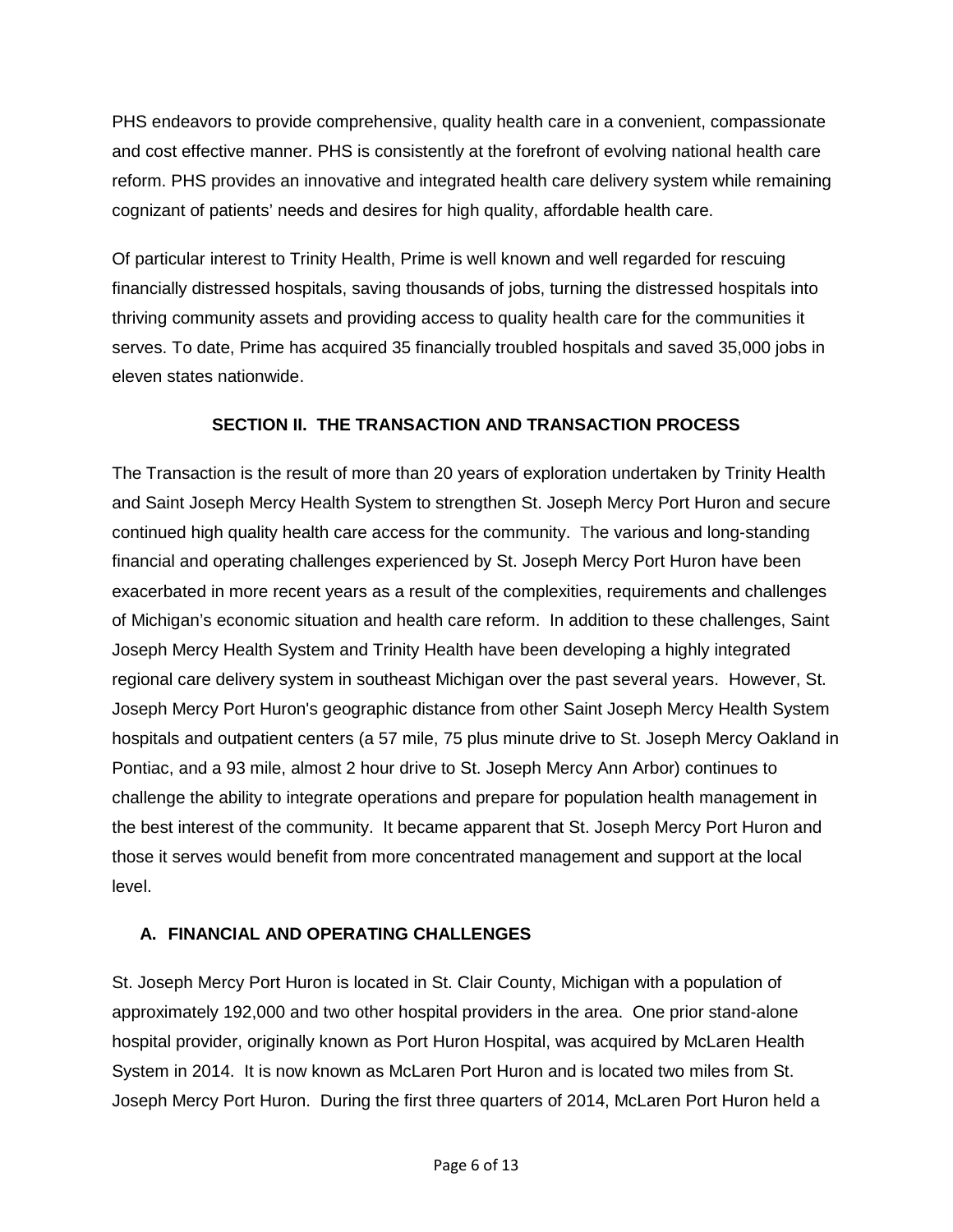market share of 39.2%. The second provider, St. John River District Hospital, is part of Ascension Health's St. John Providence Health System and is located thirteen miles from St. Joseph Mercy Port Huron and, during the first three quarters of 2014, held a 6.2% market share. Between 2009 and 2014, St. Joseph Mercy Port Huron's market share hovered between a low of 13.2% and a high of 14.6% and was at 13.5% during the first three quarters of 2014. Its financial and operating status has declined over the last several years with operating margins ranging from 0.3% to -3.7% from 2009 to 2014. St. Joseph Mercy Port Huron's total net assets remained relatively constant during that period, showing a slight decline from \$34.5 million to \$33.8 million. During the same period, the book value of its property, plant and equipment fell from \$34.6 million to \$25.9 million. Discharges in 2014 declined to 3,496 from 4,223 in 2013 (a 17% decrease). This declining market share, declining population and significant economic challenges have adversely impacted St. Joseph Mercy Port Huron.

During the last 10 years, Trinity Health invested nearly \$25 million of capital in St. Joseph Mercy Port Huron to support its operations and assist in meeting its financial challenges. Such investments were used for a variety of projects, including, for example, the catheterization laboratory replacement, a radiology picture archiving system, a robotic arm, a mammography digital unit, a CT scanner, patient room renovations, general ultrasound equipment replacement, anesthesia machines and a 40 bed telemetry monitoring system. A total of \$39.7 million of Trinity Health's outstanding tax-exempt bonds financed improvements at St. Joseph Mercy Port Huron.

#### **B. REVIEW AND ANALYSIS OF STATUS AND OPPORTUNITIES**

As part of its ongoing strategic planning, Trinity Health identifies, evaluates, analyzes and supports various opportunities and transactions including corporate mergers, acquisitions, affiliations and partnerships as well as divestitures and other business transactions. This work is accomplished by health care, business and financial executives well versed and experienced in these types of transactions. Their work is supported through an ongoing business relationship with Citigroup, which is a specialized, independent investment banking firm that provides merger, acquisition and other transactional and financial advice to nonprofit hospitals and health systems across the country.

Trinity Health has long recognized the challenges faced by St. Joseph Mercy Port Huron as a result of a declining population, economic downturns and local competition. Over the years,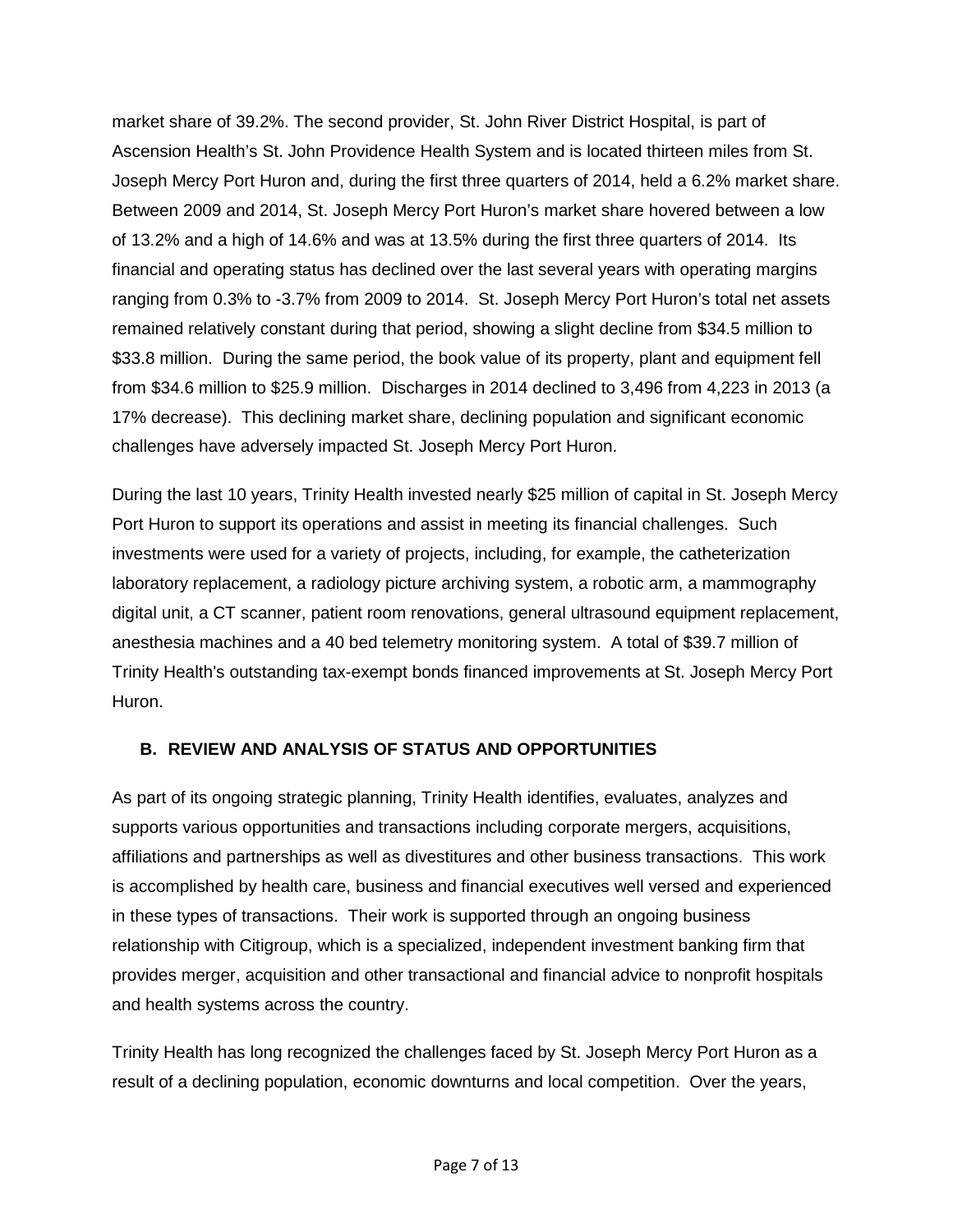Trinity Health invested many millions of dollars in St. Joseph Mercy Port Huron to assist it in meeting these challenges. It became increasingly apparent over recent years, however, that St. Joseph Mercy Port Huron and the community it serves would be better served by partnering with another health system. Accordingly, merger/acquisition and hospital executives of Trinity Health approached several health systems to solicit interest in an affiliation, collaboration or sale of St. Joseph Mercy Port Huron. In some cases, those approached rejected the opportunity having determined that synergies vital to a successful transaction were not achievable for reasons that mirror the impetus for this Transaction: the challenges in Port Huron noted above and the geographic distance between it and other hospitals and providers in their systems, which make regional population health initiatives unlikely to succeed.

In other cases, including with more local competitors, discussions progressed further but, ultimately, were abandoned. For example, in 1994, discussions with one local competitor were terminated as a result of the settlement of a lawsuit brought by the Federal Trade Commission ("FTC") challenging the proposed transaction, which resulted in a consent decree settlement barring a merger of the parties for 5 years and requiring notice of an intent to merge for an additional five years. Discussions with other hospitals and health systems during the years following the expiration of the consent decree were stymied in large part by concerns that the FTC would again raise antitrust concerns and by an overall lack of confidence that those concerns could be readily overcome. All the while, Trinity Health continued to support and to invest in the operations and needs of St. Joseph Mercy Port Huron.

Thus, over the past 20 years, Trinity Health-Michigan has explored various ways in which the needs of St. Joseph Mercy Port Huron's patient population could best be served on a sustained basis. Over that period, the hospital confronted a declining market and depressed economic conditions, regulatory changes, requirements and limitations, administrative challenges and the pressing need to address health reform, clinical integration, efficiencies, an improved financial performance, and the achievement of a sustainable health care delivery system. Within that period, Trinity Health divested its interest in St. Joseph Mercy Macomb, which then was the nearest Trinity Health acute care referral hospital to St. Joseph Mercy Port Huron.

In April 2014, an updated internal portfolio review of St. Joseph Mercy Port Huron was conducted by Trinity Health system-level, regional and local St. Joseph Mercy Port Huron executives and management. The subjects of this review encompassed operations, overall environment, total and senior population growth, value based purchasing metrics, utilization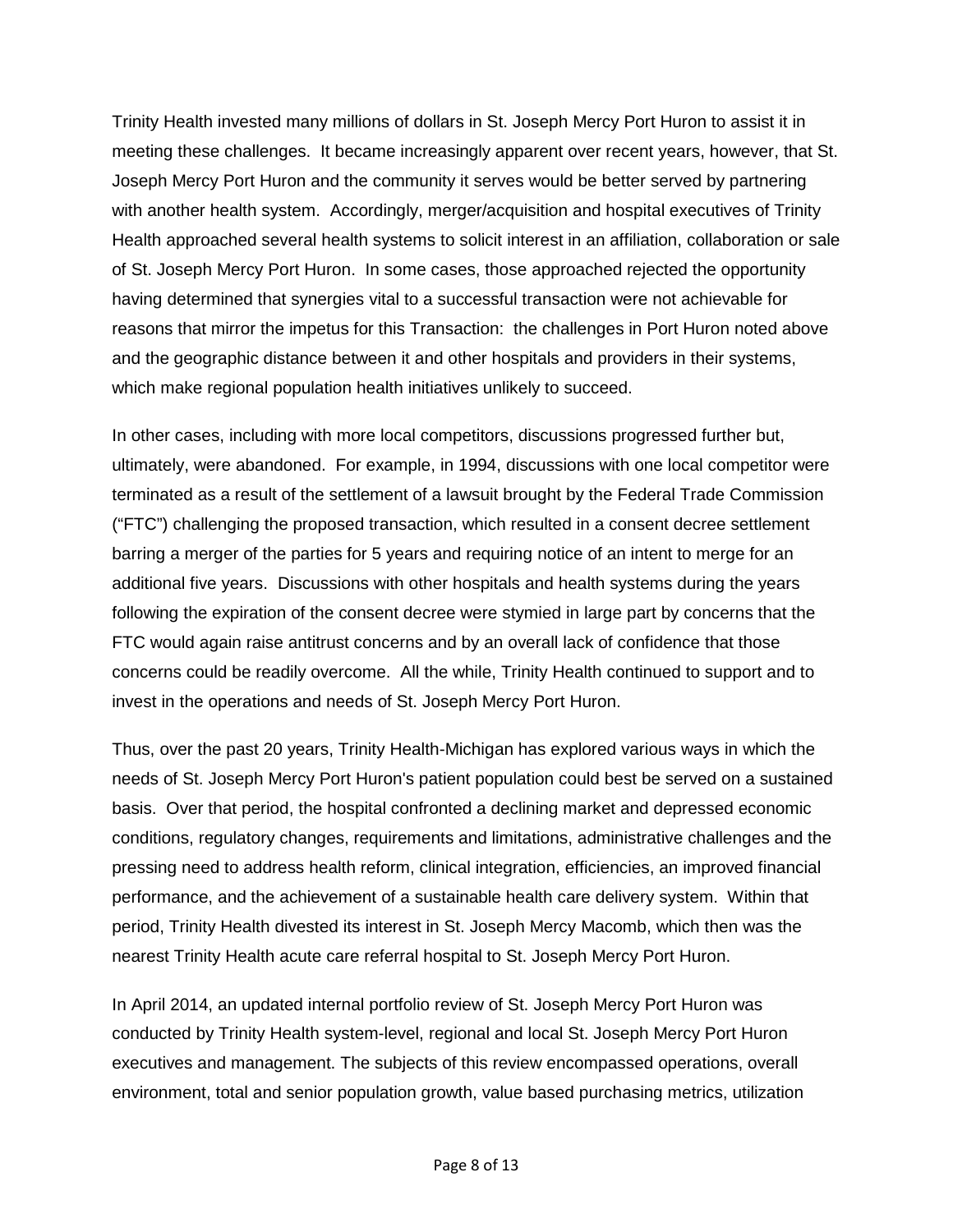rates, market volumes, performance and a bed need analysis. The outcome of this review was the recognition that St. Joseph Mercy Port Huron operates in an area that has historically struggled with a declining population and high unemployment in an over-bedded market, with operating performance below expectations and a highly challenged outlook. The physicians in the community are on staff at both McLaren Port Huron and St. Joseph Mercy Port Huron. There is a significant amount of patient outmigration with almost 50% of commercially insured patients seeking care at hospitals in the northern Macomb County area, which is very convenient to St. Clair County residents. Outmigration from the Port Huron market has been ongoing for well over a decade and the expectation is that it will increase as health systems in Southeast Michigan aggressively seek patients and as St. Clair County struggles to attract and retain specialty physicians. Additionally, changes made to various services lines in recent years  $(e.g., through the restructuring or termination of various joint ventures) have increased the$ pressures and competition facing St. Joseph Mercy Port Huron and adversely affected its performance.

As a result of the portfolio review and the factors noted above, Trinity Health considered all options available to enhance the viability of St. Joseph Mercy Port Huron, including, for example, repurposing, merger, sale, etc. As part of this review, Citigroup (Trinity Health's transaction advisor) performed an assessment of the enterprise value of St. Joseph Mercy Port Huron. Due to fiscal year 2014 projections reflecting a significant decline in revenue and operating EBITDA compared to fiscal year 2013, the indicative valuation range was between \$19 Million and \$23 Million.

Having exhausted its search for an affiliation partner in Southeastern Michigan, Trinity Health was intrigued upon being contacted by PHS and its expression of interest in acquiring St. Joseph Mercy Port Huron. That expression of interest led to preliminary discussions, due diligence, and a mission discernment process by Trinity Health to ensure that a transaction with Prime would be consistent with its mission and the needs of the community. The challenges noted above reinforced Trinity Health's decision to pursue the Transaction with Prime and, after careful consideration, Trinity Health and Saint Joseph Mercy Health System determined that the sale of the Hospital to PHS would be in the best interests of the patients, employees and communities served by St. Joseph Mercy Port Huron. They concluded that the sale would best assure alignment with the mission and strategic direction of its ministry by placing St. Joseph Mercy Port Huron and its patients in the stewardship of a strong national provider with proven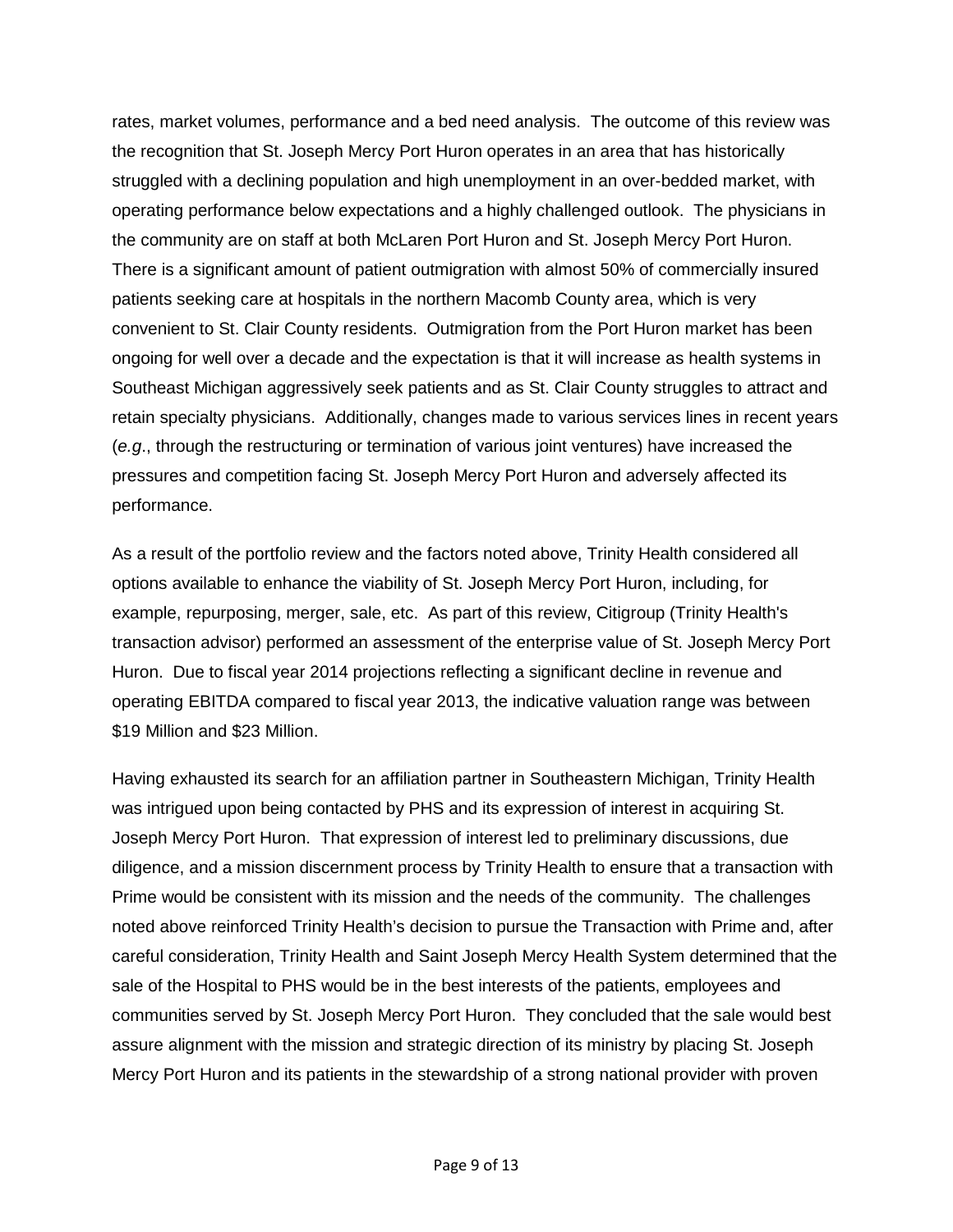quality and an impressive success record of enabling financially distressed hospitals to thrive and meet the health care needs of the community.

### **C. TRINITY HEALTH-MICHIGAN AND PHS NEGOTIATE AN ASSET PURCHASE AGREEMENT FOR THE SALE OF ST. JOSEPH MERCY PORT HURON**

As noted above, after PHS expressed an interest in acquiring the St. Joseph Mercy Port Huron assets, Saint Joseph Mercy Health System and PHS began discussions about the potential sale of those assets, including the transfer of Trinity Health-Michigan's interests in subsidiaries and joint venture affiliates associated with St. Joseph Mercy Port Huron. During that same time, St. Joseph Mercy Port Huron's financial position continued to deteriorate and was projected to forecast a \$4-\$5 million loss on operations in FY 2014, up from an operating loss of \$1 million in FY 2013**.** Management at Saint Joseph Mercy Health System concluded that the sale of the St. Joseph Mercy Port Huron assets and the transfer of the interests held by Trinity Health-Michigan in the associated subsidiaries and joint venture affiliates to PHS would align the hospital and its patients with a strong national provider, and would best address the ongoing needs of the communities served. Initial discussions were followed by negotiations between Trinity Health-Michigan and PHS, the parties reaching the agreed upon terms in the Asset Purchase Agreement and approval of the Transaction by the Saint Joseph Mercy Health System regional board.

# **SECTION III. THE TRANSACTION IS IN THE BEST INTEREST OF ST. JOSEPH MERCY PORT HURON AND THE CONSTITUENCIES IT SERVES**

As a result of the Transaction, PHS will preserve and enhance St. Joseph Mercy Port Huron's high-quality, and efficiently delivered, health care services for the community for the foreseeable future. The quality metrics of Prime are at the forefront of the health care industry and the community served by the hospital will be the beneficiary of that quality. There is no question that the Transaction will benefit St. Joseph Mercy Port Huron, patients, the medical staff, employees, payers, local businesses and the community at large.

### **A. THE TRANSACTION DELIVERS FAIR VALUE FOR ST. JOSEPH MERCY PORT HURON'S ASSETS**

PHS offered both economic and non-economic consideration for St. Joseph Mercy Port Huron's assets. The economic value of PHS's offer is \$37.5 Million plus payment for net working capital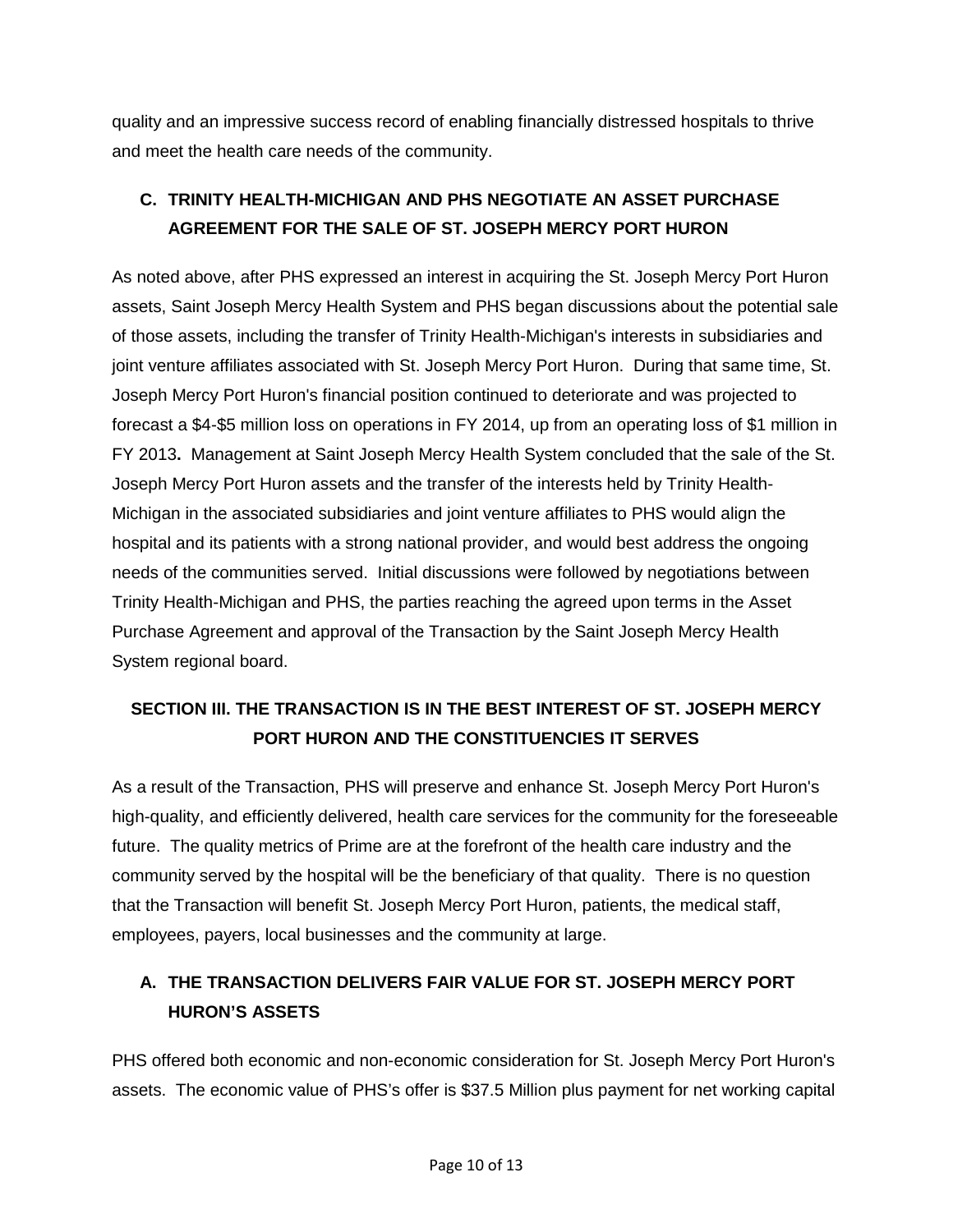in an amount to be determined as of the closing date. The \$37.5 Million includes both a cash payment of \$17.5 Million and a capital commitment of \$20 Million to be made by PHS over a three-year period. The aggregate consideration of \$37.5 Million offered by PHS, even without net working capital, fell well within the indicative valuation range (\$19 Million-\$23 Million) established by Citigroup. The economic and noneconomic value inherent in the consideration and Transaction negotiated with PHS is reflected in the following overview:

- The purchase price is \$17.5 Million plus an amount equal to St. Joseph Mercy Port Huron's net working capital as of the closing date. Saint Joseph Mercy Health System will retain cash, other assets (excluding inventory), and certain liabilities, including longterm debt and pension obligations.
- PHS will make a total capital commitment of \$20 Million to be invested in the hospital facilities and its operations over a 3 year period following the sale. Dr. Prem Reddy, the CEO of PHS, has already confirmed that the capital investments will include the purchase of a True Beam Linear Accelerator (replacing an aging existing linear accelerator) to treat cancer patients, subject to Certificate of Need (CON) approval**.**
- PHS will employ substantially all of the current St. Joseph Mercy Port Huron employees at similar compensation and benefit levels as currently exist, subject to each employee's satisfactory completion of PHS's customary pre-employment screenings.
- PHS will maintain the current medical staff bylaws, rules, regulations and medical staff appointments and will not make any changes to them for at least one year after the sale.
- PHS will maintain the hospital as an acute care hospital for a minimum of 5 years after the sale and continue to offer an open and accessible emergency department.
- PHS will adopt a charity care policy that is no less favorable than the current charity care policy in effect and will continue to provide treatment for indigent patients and support programs that support the community, specifically including The People's Clinic for Better Health, which is the indigent care clinic described above.
- PHS will maintain an advisory board, comprised of physicians, community members and Hospital executives to ensure substantial local and community involvement and to obtain community oversight and guidance regarding the ongoing operation of the hospital.
- Trinity Health-Michigan and PHS are working together to ensure that donor restricted funds and other restricted assets are transitioned to a nonprofit, tax-exempt affiliate of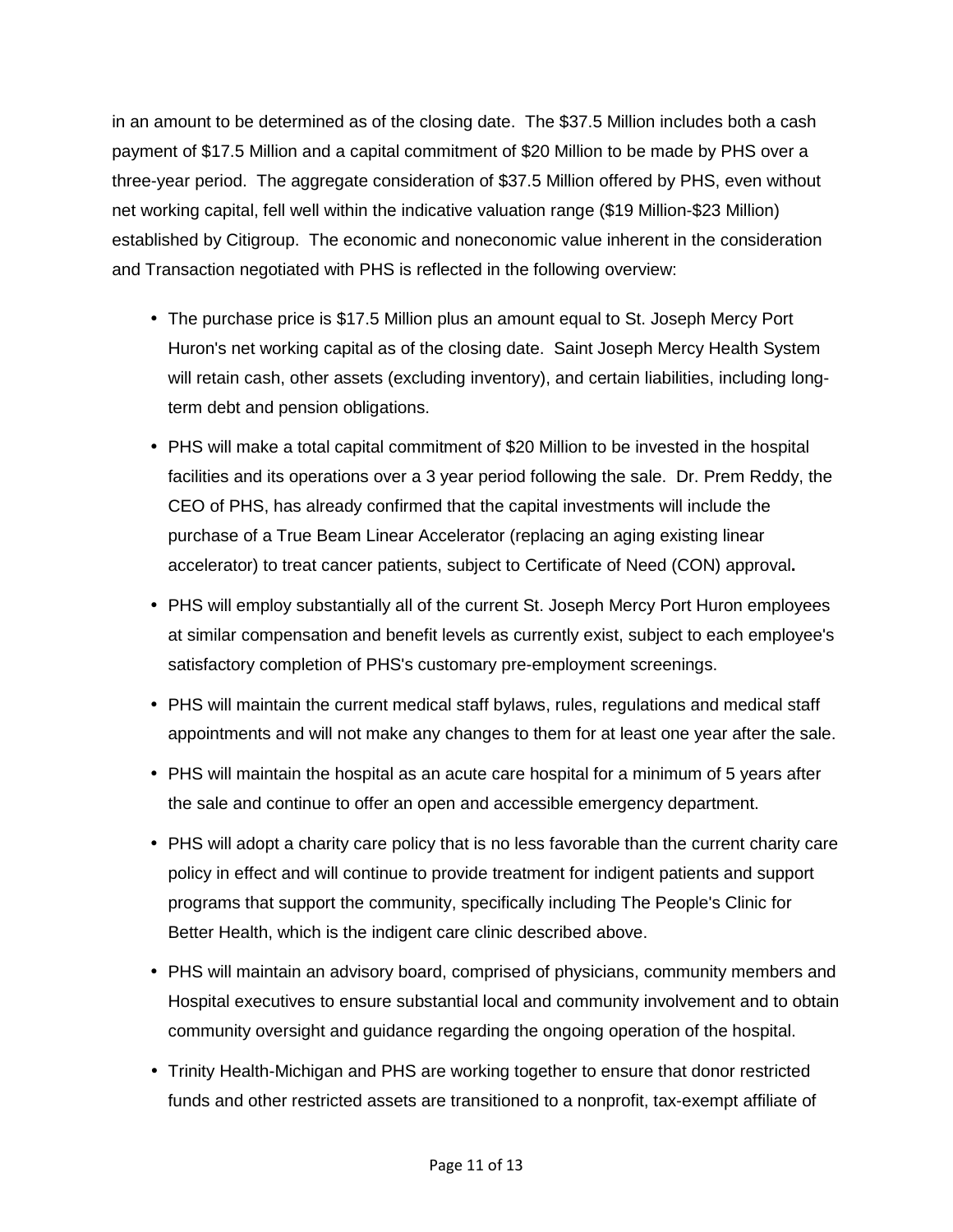PHS that meets all commitments and donor expectations and ensures that these funds and assets will remain in the community and be used in a manner fully consistent with the intent of the donors**.** 

#### **B. ADDITIONAL COMMUNITY BENEFITS**

As noted above, the community will realize numerous benefits beyond the economic consideration offered by PHS. For example, PHS is nationally recognized for its exceptional quality. It has also gained notoriety for its success in improving the operations and finances of struggling, financially challenged community hospitals. PHS's growth has consisted mainly of acquiring hospitals in or near bankruptcy and turning them around. Its proven track record of strengthening hospital operations was particularly important to Trinity Health-Michigan. PHS's size and geographic coverage provide stability and access to financial, operating and capital assets to support both immediate and long term needs of the hospital.

To be sure, St. Joseph Mercy Port Huron also has a history of providing quality health care. According to the Centers for Medicare and Medicaid Services' Hospital Compare report, St. Joseph Mercy Port Huron outperforms local competitors across several metrics. Combined with PHS's proven ability to provide administrative and management support at appropriate levels for distressed community hospitals and its record of exceptional quality, Trinity Health expects not only continued quality performance in clinical outcomes but continued improvement in operations, efficiencies and the economies of scale that PHS successfully brings to its other hospitals.

The Transaction also preserves employment for the current employees of St. Joseph Mercy Port Huron and will provide economic stability to St. Clair County. In addition, the hospital will no longer be a tax-exempt entity, which may generate additional tax income for the City of Port Huron.

#### **SECTION IV. CONCLUSION**

Despite the consistent best efforts of Trinity Health, Saint Joseph Mercy Health System and management of St. Joseph Mercy Port Huron to improve performance, St. Joseph Mercy Port Huron, has operated at a significant loss and has not generated the resources necessary to fund essential capital and operating needs. Forecasts undertaken by and on behalf of Trinity Health and Saint Joseph Mercy Health System have given rise to real concerns over the ability